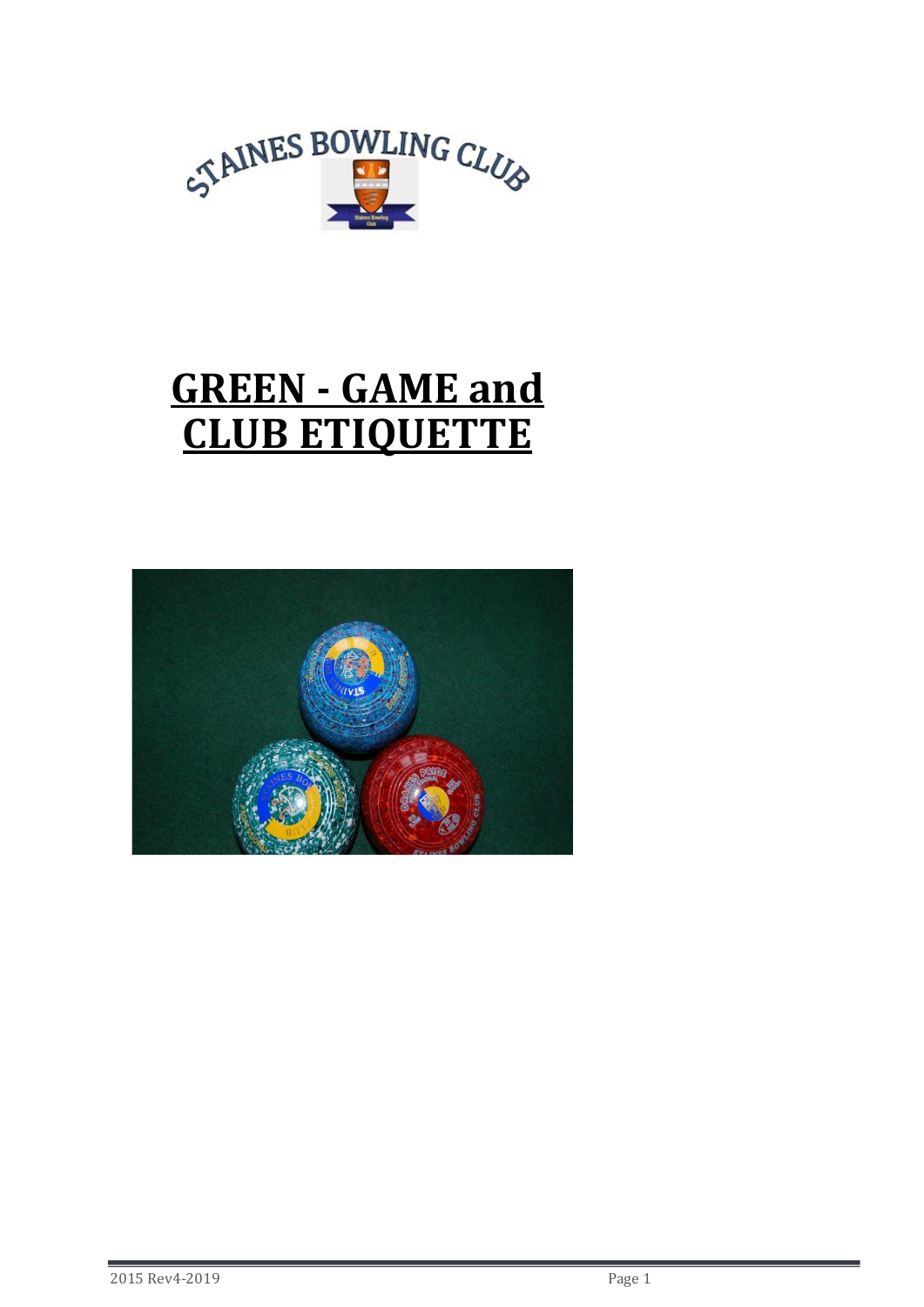$\rm T$ he pioneers of bowling were largely responsible for the introduction of many unwritten laws which are still regarded as the ETIQUETTE of the game.

Friendships made on the Bowling Green are sincere and enduring and this is what gives our game its special charm. Proceedings are commenced with a friendly handshake and introductions all round with first name terms creating warmth and friendship The points of etiquette can be summed up as follows:

- 1. Always dress correctly for all games, stated in our match fixture booklet. (Puts you into the correct frame of mind)
- 2. Remain behind the mat, or behind the head, when it is not your turn to bowl. As soon as your bowl comes to rest, possession of the rink passes to your opponent.
- 3. Stand still and quiet when a player is about to bowl.
- 4. 0n a bright sunny day beware of your shadow. Do not let it mask the jack, nor permit it to fall in front of the mat when your opponent is about to deliver.
- 5. Compliment your opponent on a good bowl.
- 6. Keep to your own rink. Walk up the middle of your own rink. Do not become a wanderer and distract other bowlers by walking on their green.
- 7. Try to avoid obscuring boundary pegs rink plates and other markers.
- 8. Never criticise only encourage.
- 9. Pay attention to the game. Nothing can be more frustrating to your partners than to feel you are not giving of your best attention.
- 10. Stand well back from the head when firing shots are played. If a jack or bowl makes contact with a player make sure it is not you.

.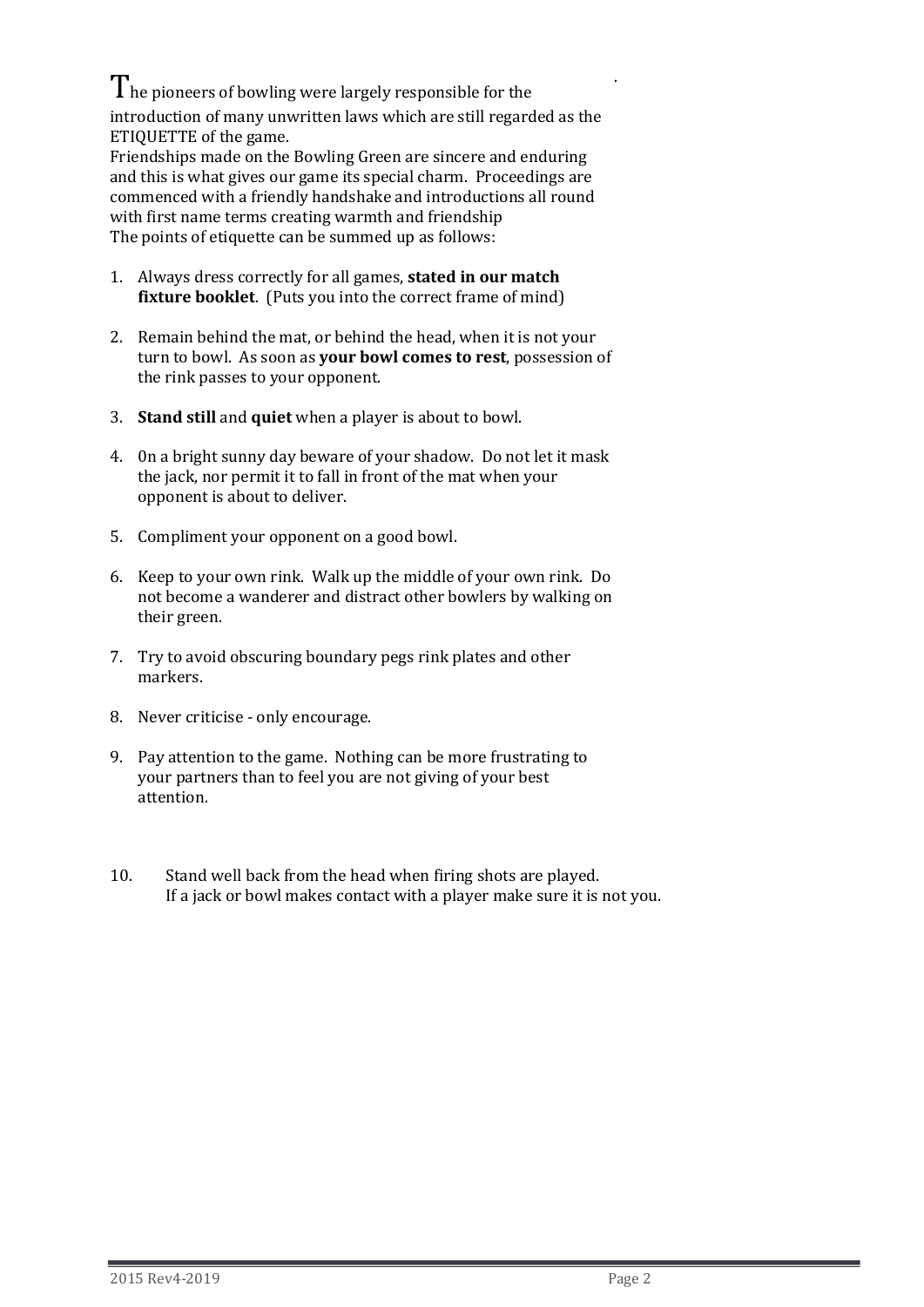# WHO DOES WHAT?

## **SKIP**

- $\bullet$  Team leader and play maker.
- **D** Be able to give clear instructions to other members of the team.
- $\bullet$  Is the decision maker.
- Should any player need to leave the green the Skip must be informed.
- $\bullet$  The Skip is the only player to get involved should the No. 3 have a problem when measuring.
- In the event of no agreement between the Skips they will make a decision to call an umpire.
- The Skip needs to carry chalk should a bowl in its natural course of travel hit the jack and need to be marked.
- $\bullet$  Keep the score card.

## PLAYER NUMBER 3

- Responsible for agreeing with opposite number 3 for measuring distances between bowls to find the number of shots to be awarded to either team.
- If no agreement is reached the number 3 would ask Skips to make a decision.
- $\bullet$  Needs to carry chalk, measure, and wedges.
- Informs the Skip of the number of shots scored so the card can be kept up to date.
- Will keep Skip informed of the Head position and advise accordingly.

## PLAYER NUMBER 2

- When playing in a rink may be asked to keep scorecard (but this is usually done by Skip). Helps collect up bowls, then put up scores if you are the Home team.
- $\bullet$  If playing in a Triple, then as per player number three above.

# PLAYER NUMBER 1

- Responsible for placing the mat correctly and delivering the jack accurately to the place indicated by the Skip.
- $\bullet$  Responsible for positioning the jack by giving the Skip clear signals.
- **D** Delivering the first woods for your team.
- Gathers up the loose woods if the End was lost. (Other members of both teams should assist by moving loose bowls towards you).
- Important points for the number one are, the front of the mat must be a minimum of 2 metres from the ditch and the jack must be a minimum of 23 metres from the front of the mat.

### TRIPLES

In the game of bowls involving three players on each team, the player number 2 has the task of measuring and the Skip, unless agreed otherwise, takes over the scorecard. There are no extra responsibilities for player number 1.

# OTHER (BUT MOST IMPORTANT) Do's and Don'ts

- While waiting to bowl, players must stand at least 1 metre behind the bowler on the mat.
- $\bullet$  The player on the mat waiting to play is in possession of the rink until their bowl comes to rest. Therefore, any questions to be asked about the head and any instructions received must be made before the bowl is delivered, so when you stand on the mat always look at the Skip first in case they have instructions.
- After the last bowl of the head has been bowled, the only players allowed to remove bowls from the head are the two players engaged in measuring.
- $\bullet$  When measuring or the decision making is taking place, every other member of the two teams should be at least 1 metre behind the head, or removing bowls not in the count.
- $\bullet$  Interference by other members of the team while measuring is not acceptable.
- When measuring for more than one shot the counted bowls should be picked out of the head (not kicked) and placed onto a cloth so they are not confused with other bowls. If there is any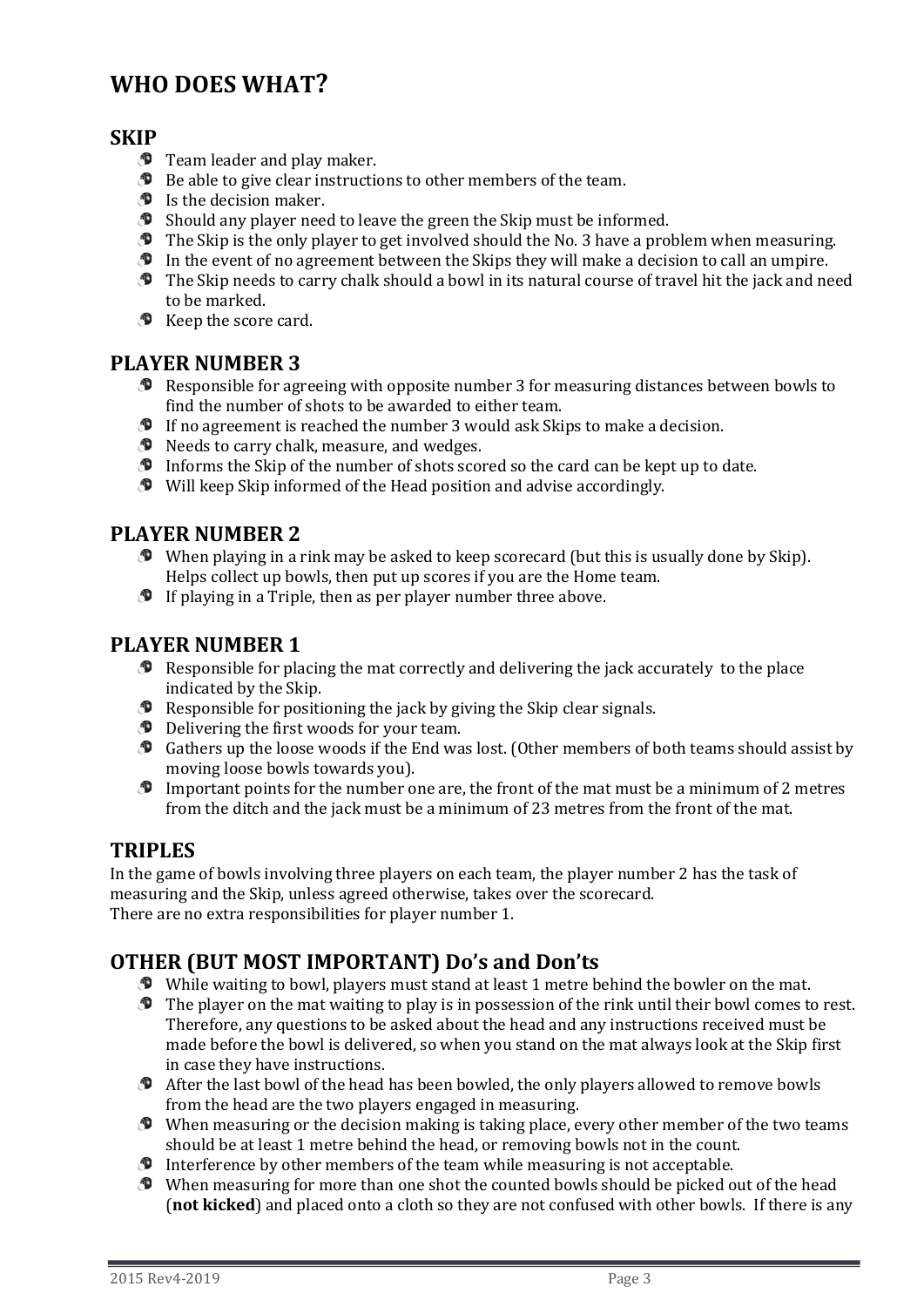doubt about the number of shots then the person who is NOT holding the position should do the measuring.

- $\bullet$  Never eat or drink on the green, step off to eat or drink at the edge. Do not leave any empty water bottles after you leave the green
- **D** Do not sit on the edge of the bowls rink as it can damage the edging, if you need to sit then advise your skip and sit on the appropriate seating.

# HELP AND ADVICE FOR NEW MEMBERS

Dress/Clothes - once you are a member of the club then you are expected to follow the dress code in the fixture card, please study this. For organised roll ups and any form of internal match then predominately white above the waist and grey below. The fixture book will specify what the dress code is for each match. Smart casual clothes may be worn for individual casual play. All clothes should be purchased from a recognised bowls equipment supplier and always wear Bowling shoes. Note:- Bowls shoes should only every be worn from the club house/changing room to the green and back. They should never be worn outside.

Matches- all members are encouraged to play in matches, beginners often worry about this but there are several types of match.

On the boards are three clip-boards, Men's, Mixed, Ladies.

Within these are **Friendly's** and **League** matches.

For new members select Friendly's, these games are the reason we joined, they are for playing the game, learning the rules, meeting other bowlers and having a sociable time.

Although they are "friendly" we all would like to win, and some Skips get excited if they don't, but don't worry, just learn the game. Everyone started here.

When you feel your game is improving then try a League match, these have SML, TVL or Shield next to the venue. These are serious matches, but having said that we always need new bowlers.

*Match Fees-* generally all matches are £3.00 per match and depending on the match and venue it **may** include Tea and Biscuits at half time, and/or a small salad type meal at the end.

Ladies midweek matches are normally £2.00.

As with all things this can change, but the fee will be on the match sheet.

At the end of the Match the Home team buys their opponent a drink, you may be offered one in return, but this is not always guaranteed.

You do not start to eat until the Capitan of the day says OK.

Always allow £1.00 for a raffle.

If the match was in Whites you may change into Greys for the meal.

Traveling, don't let transport put you off, put a mark against your name on the selection sheet, ask someone who is going or speak to the Captain of the day.

If the match is a home match then try to arrive early as all the equipment needs to be in place adjacent to the rinks and also put away after the match. Arriving late and leaving early is to be avoided if possible.

Competitions - all members in their first full year with the club may enter the club competitions. Ask a senior member for advice or ring the Secretary to clear up any worries.

After the first season you will need to have been available (put your name down) for 8 club matches, of which at least 4 must be away to qualify for the next years singles competitions.

If you win a singles competition remember to **always** offer your opponent and the marker a drink after the match.

Rotas - because we run the clubhouse and the green ourselves you will be expected to help with: - the teas after matches, cleaning of the pavilion, and in time with the locking and opening up of the grounds (men only), this includes the rink rotation.

With the tea rota most people only have to do teas twice in a season, and it is done as a team. The Secretary runs the cleaning rota and you will probably only be asked to do this once in the season. It isn't too heavy, but we ask people to check the loos and basins for cleanliness make sure there are towels, soap and loo rolls, and just mop any really dirty patches on the floor.

The working surfaces in the kitchen need cleaning and finally the whole area requires vacuuming.